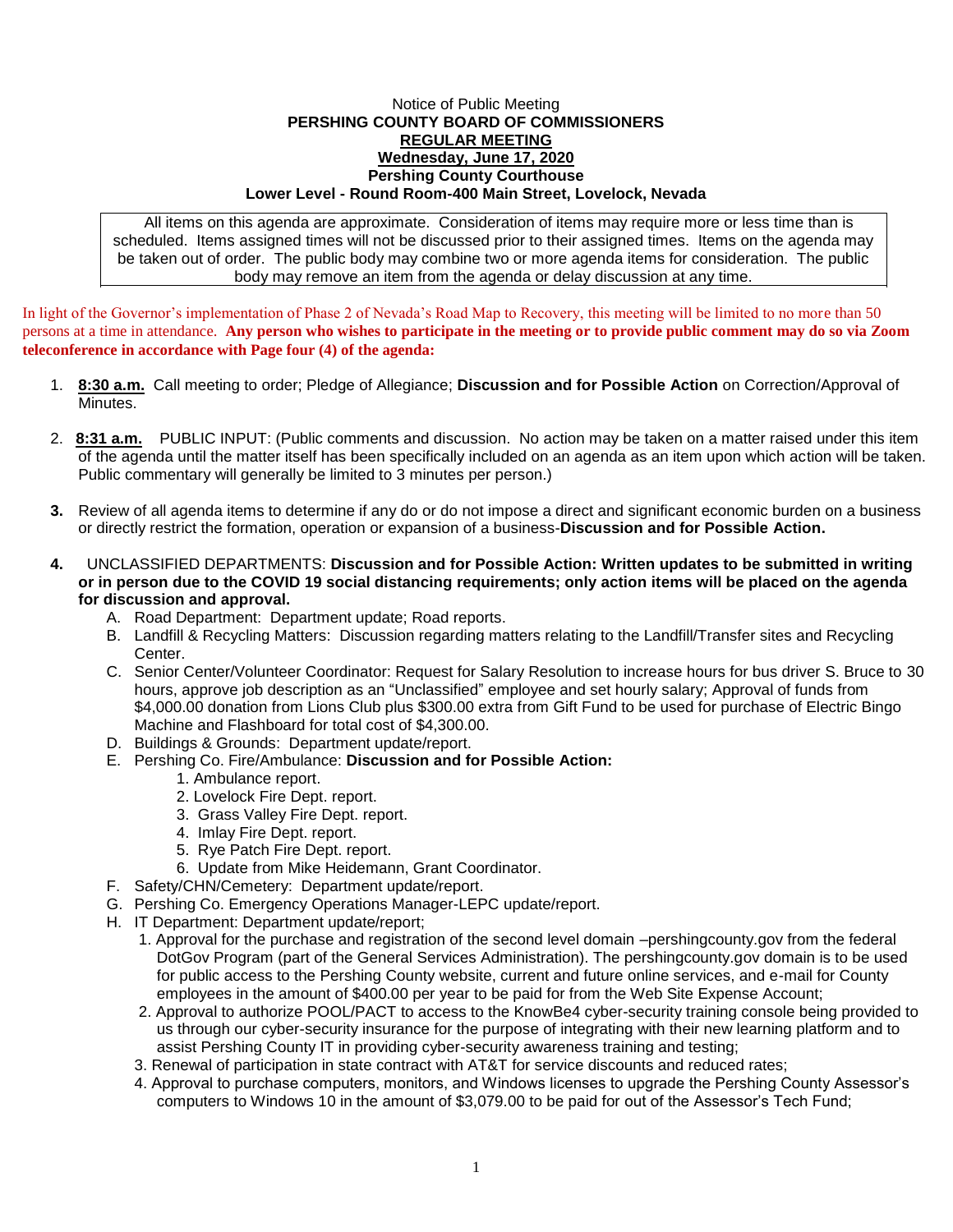- 5. Presentation of preliminary parts and equipment list for a live broadcast and recording system, currently estimated at a cost of \$5,705.04, for the purpose of broadcasting public meetings to the Pershing County website and retain recordings via YouTube;
- 6. Proposal from J4 Systems for Network Upgrades for Courthouse, Administration Building, Annex Building and Sheriff's Office in accordance with PCIT Technology Development Roadmap to occur in FY20-21 and project not to begin before July 1, 2020.
- I. Economic Development: Brownfields grant project update.
- J. Public Defender: Approval of Salary Resolution for M. Madrigal reclassification to Legal Secretary II.
- **5. 9:00 a.m.** POOL and A & H Insurance Renewal Proposal Presentation: Acceptance of renewal proposal from Nevada Public Agency Insurance Pool (POOL)/ A & H Insurance and approval for payment from fiscal year 2020-2021 funds-**Discussion and for Possible Action**.
- 6. **9:25 a.m**. Continued Public Hearing on proposed ordinance #339, providing for revocable occupancy permits and encroachment permits in county roadways and easements and establishing permit fees by resolution- **Discussion and for Possible Action**.
- **7. 9:30 a.m.** Public Hearing on an Ordinance amending Title Two, Chapter 2.42 of the Pershing County Code, Modifying the Definition of Employee Under 2.42.030 in order to preclude county employees hired after December 31, 1999 from receiving Transitional Insurance; and changing the term of service under 2.42.040 from a minimum of Ten (10) years to a minimum of Twenty (20) years- **Discussion and for Possible Action**.
- **8. 9:40 a.m.** Public Hearing on an Ordinance amending Title Two, Chapter 2.40 of the Pershing County Code by modifying the definition of Unclassified employees under 2.40.010; deleting the term "Appointed Official: from Chapter 2.40; and adding 2.42.100 to provide that the County's payment or contribution of the cost of insurance premiums for Elected Officials and Unclassified employees will be established by Resolution of the Pershing County Board of Commissioners, as required from time to time- **Discussion and for Possible Action**.
- **9.** ELECTED DEPARTMENTS: **Discussion and for Possible Action: Written updates to be submitted in writing or in person due to the COVID 19 social distancing requirements; only action items will be placed on the agenda for discussion and approval.**
	- A. Lacey Donaldson, Clerk-Treasurer: Department update/report; Approval of corrections/changes to the Tax Roll; Canvass of June 9, 2020 Primary Election results as required by NRS 293.387.
	- B. Rene Childs, Auditor-Recorder: Department update/report.
	- C. Laureen Basso-Cerini, Assessor: Department update/report; Professional GIS Services for Fiscal Year 2021 and Scope of Work – Farr West Engineering in the amount of \$42,000.00.
	- D. Bryce Shields, District Attorney: Department update/report.
	- E. Karen Stephens, Justice Court: Department update/report.
	- F. Jerry Allen, Sheriff's Dept.: Department update/report;

1. Delivery and acceptance of MRAP (mine resistant, ambush protected vehicle) from Military Surplus with cost of \$6,800.00 for transportation to be paid for from Vehicle Maintenance Budget line item;

2. Approval of ordering of vehicles budgeted for through the Option Tax in the amount of \$150,000.00.

- **10. 10:00 a.m.** PLANNING & BUILDING DEPARTMENT/IMLAY WATER SYSTEM MATTERS: Update on matters relating to the department-: **Discussion and for Possible Action**: **Written updates to be submitted in writing or in person due to the COVID 19 social distancing requirements; only action items will be placed on the agenda for discussion and approval.**
	- **A.** Request for review and approval of a Parcel Map application on APN: 009-100-30 for Linda Workman. The applicant is proposing to divide the current parcel into (1) 10.11  $\pm$  acre parcel so a family member can build a single family residence, leaving the remaining  $30.31 \pm$  acre parcel vacant land. Water will be supplied via domestic well if approved by the State of Nevada Division of Water Resources. The parcel is zoned Medium Density Rural (MDR) which allows for a minimum parcel size of 10 acres and located on Logan Road about 3 miles west of Van Diest Road in Grass Valley, Pershing County, NV.
	- **B.** Request for review and approval of a Parcel Map application on APN: 007-041-07 for Megan McClellan. The applicant is proposing to divide the current parcel into (1) 2.51  $\pm$  acre parcel, and (1) 6.88  $\pm$  acre parcel so the applicant can sell or deed the 2.51 acre parcel to a family member to build a new residence. The parcel is zoned Low Density Suburban (LDS) which allows for a minimum parcel size of 2.5 acres and is located at 380 Hobo Lane in Lovelock, Pershing County, NV.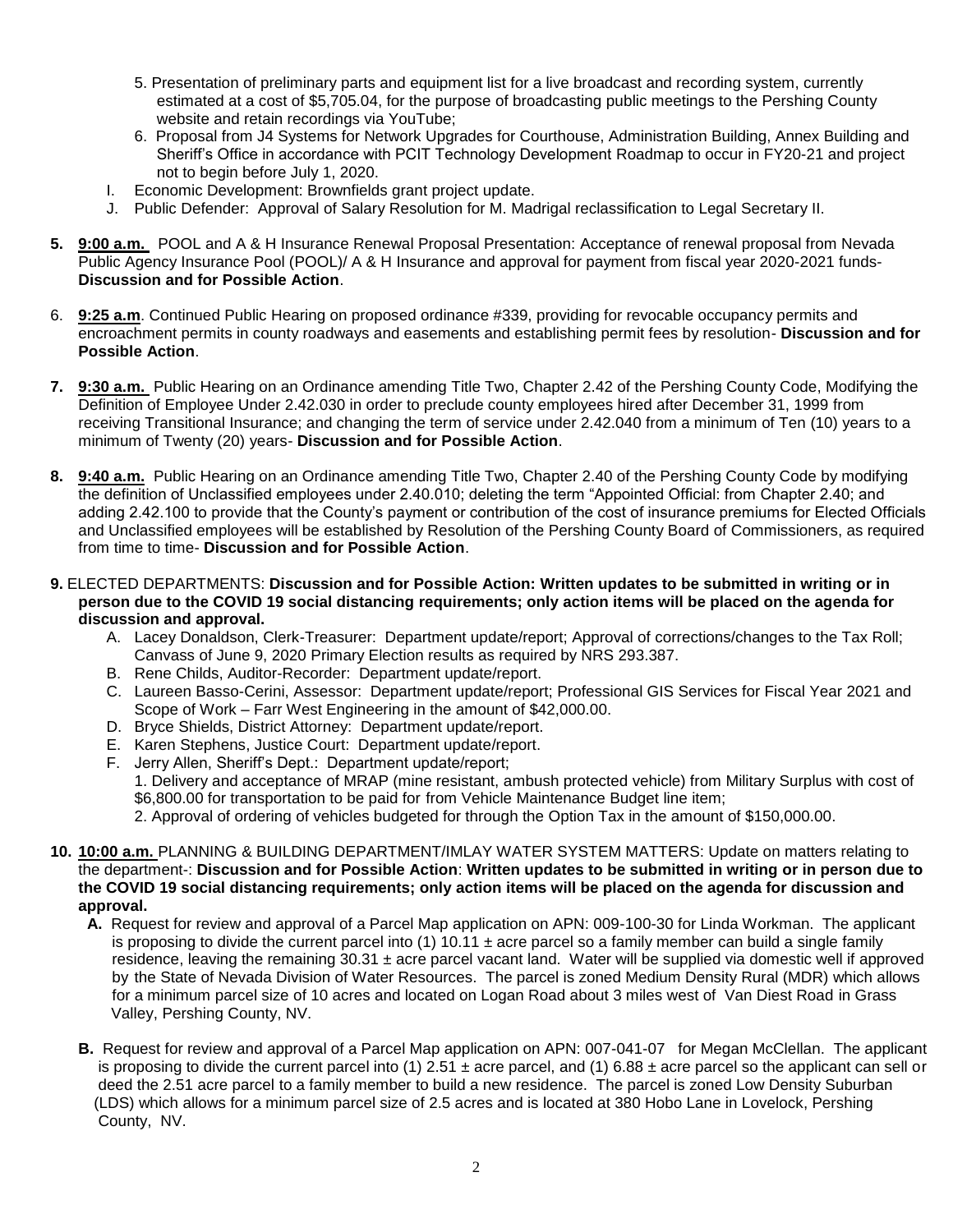- **C.** Request for review and approval of a Master Plan Amendment (zoning change) for APN's: 003-071-34 & 003-431-04 for ARA, LLC. The applicant is proposing to change the current land use designation from AMR to Industrial to allow for the development of individual data center campuses. The centers will utilize on and off site renewable energy and provide an economic benefit to Pershing County while having a relatively low environmental impact on surrounding neighbors and the community. The development would occur in multiple phases beginning with preliminary site preparation in the 3<sup>rd</sup> and 4<sup>th</sup> quarters of 2020 with full development of APN: 003-431-04 targeted for 2021 and APN: 003-071-34 in 2022. The objective of the phase sequence is to reduce impact to surrounding neighbors while providing the maximum economic benefit for our community. The surrounding properties are primarily undeveloped BLM land, open range, ranching and rural residential. Each parcel has 2,560 acre feet of water rights and during construction, portable Sani-huts will be provided and on-site septic systems will be installed for long-term facilities. During construction power will be provided by generator then eventually by NV Energy and solar power. The primary route to the site would be the Coal Canyon exit to Upper Valley Road then onto Poker Brown Road which would be about 6.5 miles from exit to site. The primary route and other routes to the site will require improvement to support the data center and all upgrades will undergo applicable environmental, County and State permitting prior to any major activity. The parcels are located on or near Poker Brown Road and Old Emigrant Road in Townships 28 & 29 North, Range 32 East in Sections 9 & 33.
- 11. **10:45 a.m.** Jill Plimpton and Andy Rutherford: Request for Amendment to Lease Agreement with Nile Valley Racing Club to add HayBale Drive-in Theater to lease agreement- **Discussion and for Possible Action.**
- 12. Proclamations and Awards: **Discussion and for Possible Action**-(The Pershing County Board of Commissioners may make a Proclamation or present a service or other award on behalf of the County**) Years of Service Pin and Certificate-**Todd Banks-(5 years).
- 13. Grass Valley Advisory Board: **Written updates to be submitted in writing or in person due to the COVID 19 social distancing requirements; only action items will be placed on the agenda for discussion and approval.** Update on matters relating to the Grass Valley area.
- 14. Derby Field Airport: **Written updates to be submitted in writing or in person due to the COVID 19 social distancing requirements; only action items will be placed on the agenda for discussion and approval.** Update on matters relating to the Derby Field Airport.
- 15. Board Appointments/Resignations: Recreation Board (Maurice Nelsen-Resignation); Board of Equalization; Grass Valley Advisory Board; Library Board of Trustees; Regional Planning Commission- **Discussion and for Possible Action**.
- **16.** Update from Emergency Operations and Re-evaluation of Resolution 20-03-02, Declaration of Emergency relating to the COVID-19 (Corona Virus); possible changes to County Commission meetings dates; Discussion regarding Economic Recovery for Pershing County; Discussion regarding impact to the Pershing County Budget for FY2020-2021; Discussion regarding opening of the Marzen House Museum and other county facilities to the public-**Discussion and for Possible Action.**
- **17.** Unionville Cemetery: Acceptance of Patent #27-2020-0026 from the Bureau of Land Management for ownership of the property for the Unionville Cemetery and recording of document- **Discussion and for Possible Action.**
- 18. Litigation Meeting.
- 19. Report from Legal Counsel.
- 20. Report from Administrative Assistant/HR Rep.-County Commissioner's Office.
- 21. Items for future agendas- **Discussion and for Possible Action.**
- 22. Correspondence.
- 23. Matters of the Board for Discussion.

Board Member reports. Board Liaison reports. (Nevada Works, Safety, Hospital Board, Emergency Management, Cemetery, Recreation Board, WNDD, Pe. Co. Economic Dev./ , Community Center, Airport Advisory Board; Museum Advisory Board, Library Board, Senior Center Advisory Board, Central Nevada Water Authority, Planning Board, Broadband Advisory Board, 911 Committee, Solid Waste Management Recycling Advisory Board, Pe. Co. Volunteer Advisory Board, T. V. Board, Frontier Coalition, Humboldt River Water Basin Authority.)